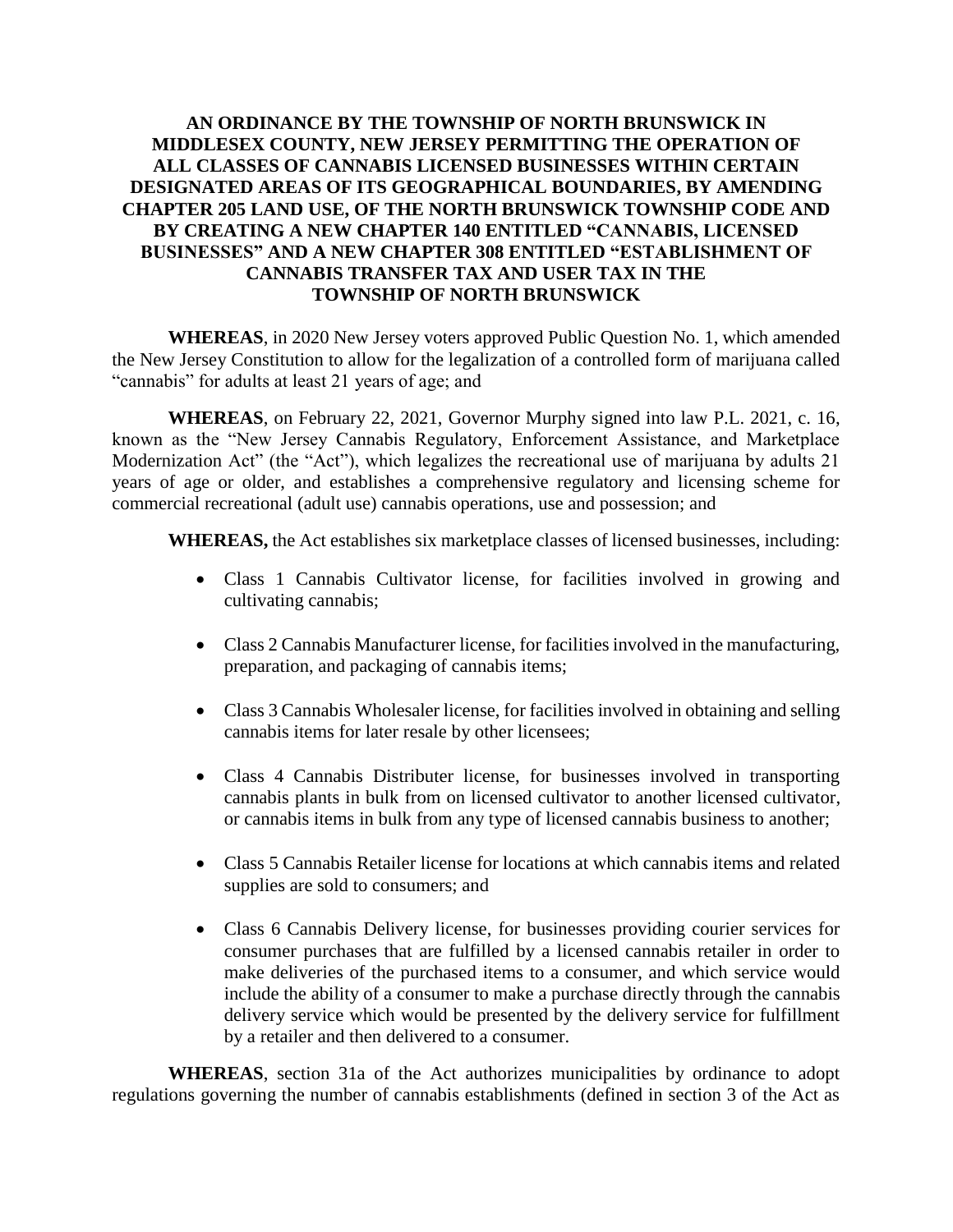"a cannabis cultivator, a cannabis manufacturer, a cannabis wholesaler, or a cannabis retailer"), cannabis distributors or cannabis delivery services allowed to operate within their boundaries, as well as the location manner and times of operation of such establishments, distributors or delivery services, and establishing civil penalties for the violation of any such regulations; and

**WHEREAS**, section 31b of the Act also stipulates, however, that any municipal regulation or prohibition must be adopted within 180 days of the effective date of the Act (*i.e.*, by August 22, 2021); and

**WHEREAS**, pursuant to section 31b of the Act, the failure to do so shall mean that for a period of five years thereafter, the growing, cultivating, manufacturing, selling and reselling of cannabis and cannabis items shall be permitted uses in all industrial zones, and the retail selling of cannabis items to consumers shall be a conditional use in all commercial and retail zones; and

**WHEREAS**, at the conclusion of the initial and any subsequent five-year period following a failure to enact local regulations or prohibitions, the municipality shall again have 180 days to adopt an ordinance regulating or prohibiting cannabis businesses, but any such ordinance would be prospective only and would not apply to any cannabis business already operating within the municipality; and

**WHEREAS**, pursuant to section 40 of the Act, a municipality may adopt an ordinance imposing a transfer tax and/or user tax on the sale of cannabis or cannabis items by cannabis establishments located in the municipality and which shall be in addition to any other tax imposed by law; and

**WHEREAS,** the Township Council of North Brunswick has determined that, due to present and potential future impacts that allowing cannabis business might have on New Jersey municipalities in general, and on North Brunswick Township in particular, it is at this time necessary and appropriate, to amend North Brunswick Township's Land Use regulations to permit Class 1, 2, 3, 4, 5 and 6 Licensed Cannabis businesses in certain designated areas of the Township and establish a transfer tax and use tax on the sale of cannabis or cannabis items;

**NOW THEREFORE, BE IT ORDAINED,** by the Township Council of North Brunswick in the County of Middlesex, State of New Jersey, as follows:

# **Article II Zones; Zoning Map; Schedule of District Regulations; Boundaries**

### **§ 205-3 Establishment of zones shall be amended to include the following new overlay zones:**

CAN-R1C Cannabis Route 1 Corridor Overlay Zone CAN-JA Cannabis Jersey Avenue Overlay Zone

### **Article III Word Usage; Definitions**

### **§ 205-7 Definitions shall be amended to include the following revised or new definitions:**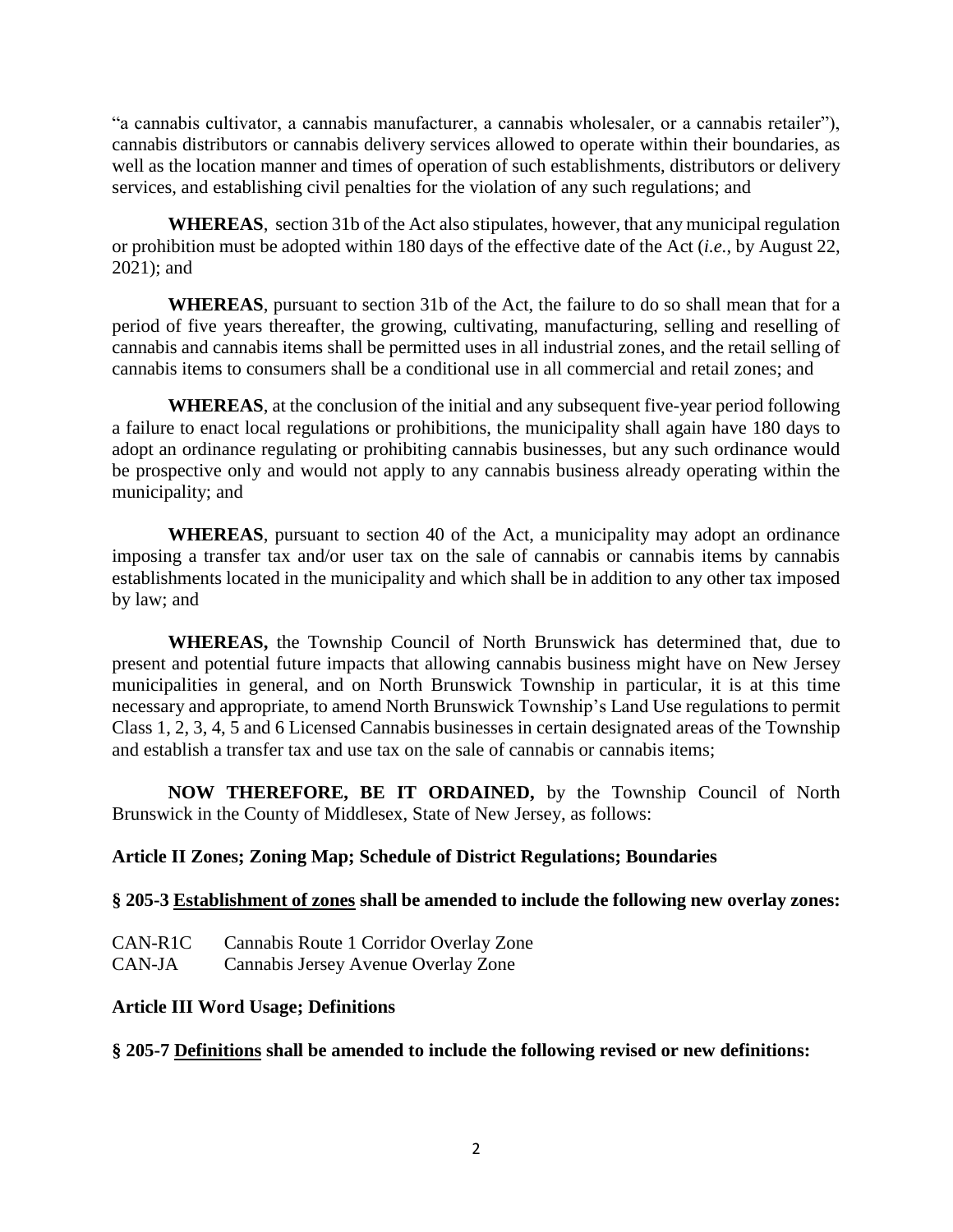### CANNABIS CONSUMPTION AREA

A designated location either operated by a licensed retailer for adult use or a permit holder for dispensing medical cannabis for which both a State and local endorsement has been obtained, that is either (1) an indoor structurally enclosed area of the cannabis retailer for adult use or permit holder that is separate from the area in which retail sales of cannabis items for adult use or the dispensing of medical cannabis occurs; or (2) an exterior structure on the same premises as the cannabis retailer or permit holder, either separate from or connected to the cannabis retailer or permit holder, at which cannabis items or medical either obtained from the retailer or permit holder, or brought by a person to the consumption area may be consumed

# CANNABIS CULTIVATOR

Any licensed person or entity that grows, cultivates or produces cannabis in this State, and sells and may transport this cannabis to other cannabis cultivators or useable cannabis to cannabis manufacturers, cannabis wholesalers or cannabis retailers, but not to consumers. This person or entity shall hold a Class 1 Cannabis Cultivators license.

### CANNABIS DELIVERY SERVICE

Any licensed person or entity that provides courier services for consumer purchases of cannabis items and related supplies fulfilled by a cannabis retailer in order to make deliveries of the cannabis items and related supplies to that consumer, and which services include the ability of a consumer to purchase the cannabis items directly through the cannabis delivery service, which after presenting the purchase order to the cannabis retailer for fulfillment, is delivered to that consumer. This person or entity shall hold a Class 6 Cannabis Delivery license.

### CANNABIS DISTRIBUTOR

Any licensed person or entity that transports cannabis in bulk intrastate from one licensed cannabis cultivator to another licensed cannabis cultivator or transports cannabis items in bulk intrastate from any one class of licensed cannabis establishments to another class of licensed cannabis establishment and may engage in the temporary storage of cannabis or cannabis items as necessary to carry out transportation activities. This person or entity shall hold a Class 4 Cannabis Distributors license.

### CANNABIS MANUFACTURER

Any licensed person or entity that processes cannabis items in this State by purchasing or otherwise obtaining usable cannabis, manufacturing, preparing, and packaging cannabis items, and selling, and optionally transporting, these items to the other cannabis manufacturers, cannabis wholesalers, or cannabis retailers, but not to consumers. This person or entity shall hold a Class 2 Cannabis Manufacturers license.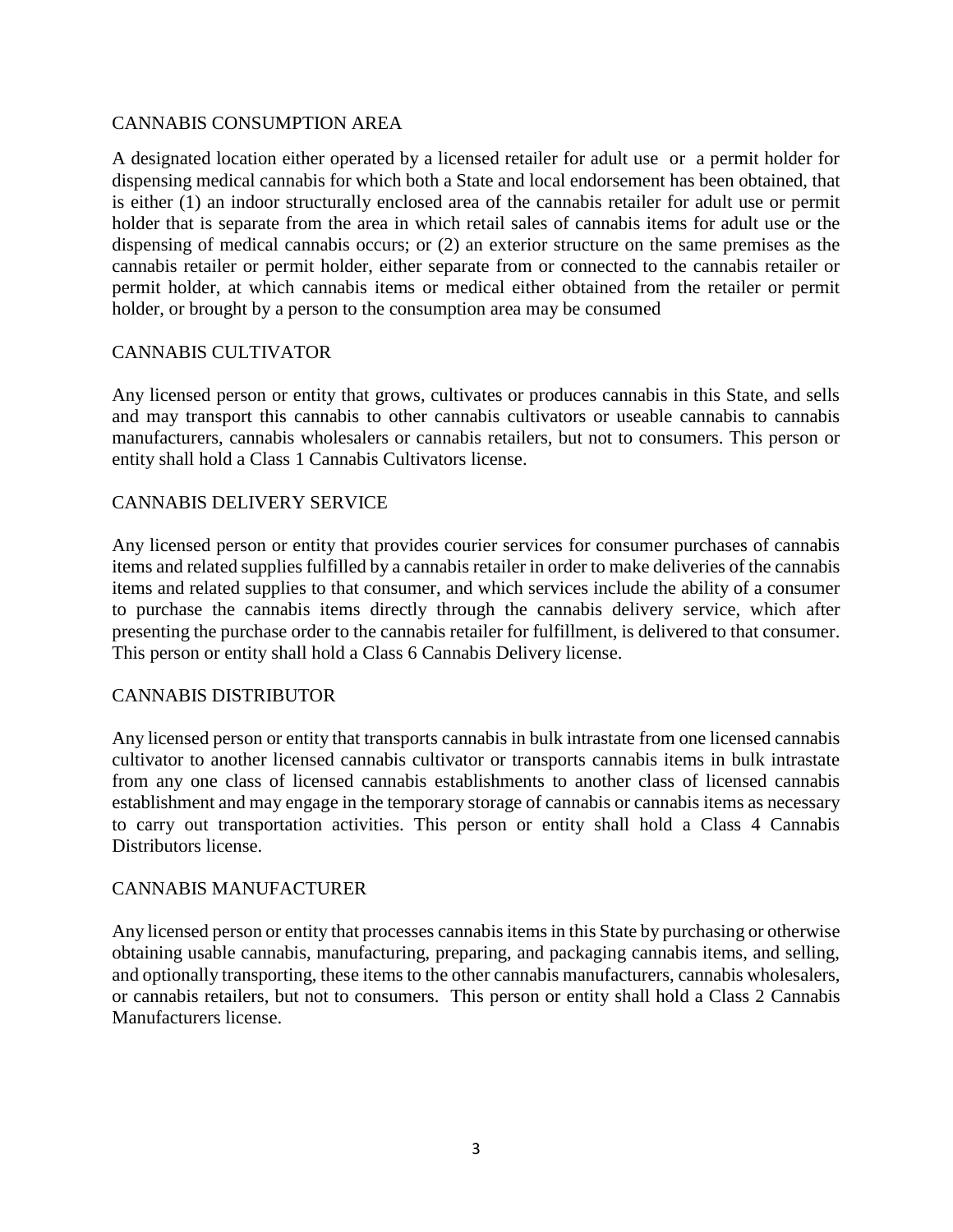### CANNABIS RETAILER

Any licensed person or entity that purchases or otherwise obtains usable cannabis from cannabis cultivators and cannabis items from cannabis manufacturers or cannabis wholesalers, and sells these to the consumers from a retail store, and may use a cannabis delivery service or a certified cannabis handler for the off-premises delivery of cannabis items and related supplies to consumers. A cannabis retailer shall also accept consumer purchases to be fulfilled from its retail store that are presented by a cannabis delivery service which will be delivered by the cannabis delivery service to that consumer. This person or entity shall hold a Class 5 Cannabis Retail license.

### CANNABIS WHOLESALER

Any licensed person or entity that purchases or otherwise obtains stores, sells or otherwise transfers, and may transport, cannabis items for the purpose of resale or other transfer to either another cannabis wholesaler or to a cannabis retailer, but not to consumers. This person or entity shall hold a Class 3 Cannabis Wholesaler license.

### **Article IV; General Regulations**

### **§ 205-40 Uses prohibited in all zones shall be amended to include the following new prohibited use:**

O. Cannabis Consumption Areas.

**BE IT FURTHER ORDAINED,** by the Township Council of the Township of North Brunswick, County of Middlesex and State of New Jersey, that within Chapter 205 LAND USE, a new **Article XXIIA; Cannabis Overlay Zones Regulations**, be and is hereby adopted and include new sections as follows:

### **205-92.11 Cannabis Route 1 Corridor Overlay Zone (CAN-R1C).**

(A) Purpose.

The intent and purpose of this overlay district is to create a zone where Class 5 Retail and Class 6 Delivery cannabis establishments, without cannabis consumption areas, can operate and sell cannabis products within certain designated areas within the zone provided a legal Class 5 Retail Sales or Class 6 Cannabis Delivery license has been issued for the proposed establishment from the State of New Jersey for the retail sale or delivery of cannabis.

#### (B) Boundaries.

The boundaries of the Cannabis Route 1 Corridor Overlay Zone shall be comprised of commercial shopping centers or mixed-use areas with greater than 25,000 square feet of retail/commercial floor area and that provide direct access from Route 1 as identified on the map, Exhibit A, and detailed in the schedule of properties, Exhibit C, both dated October 25, 2021, which are hereby adopted by reference and made a part of this Chapter.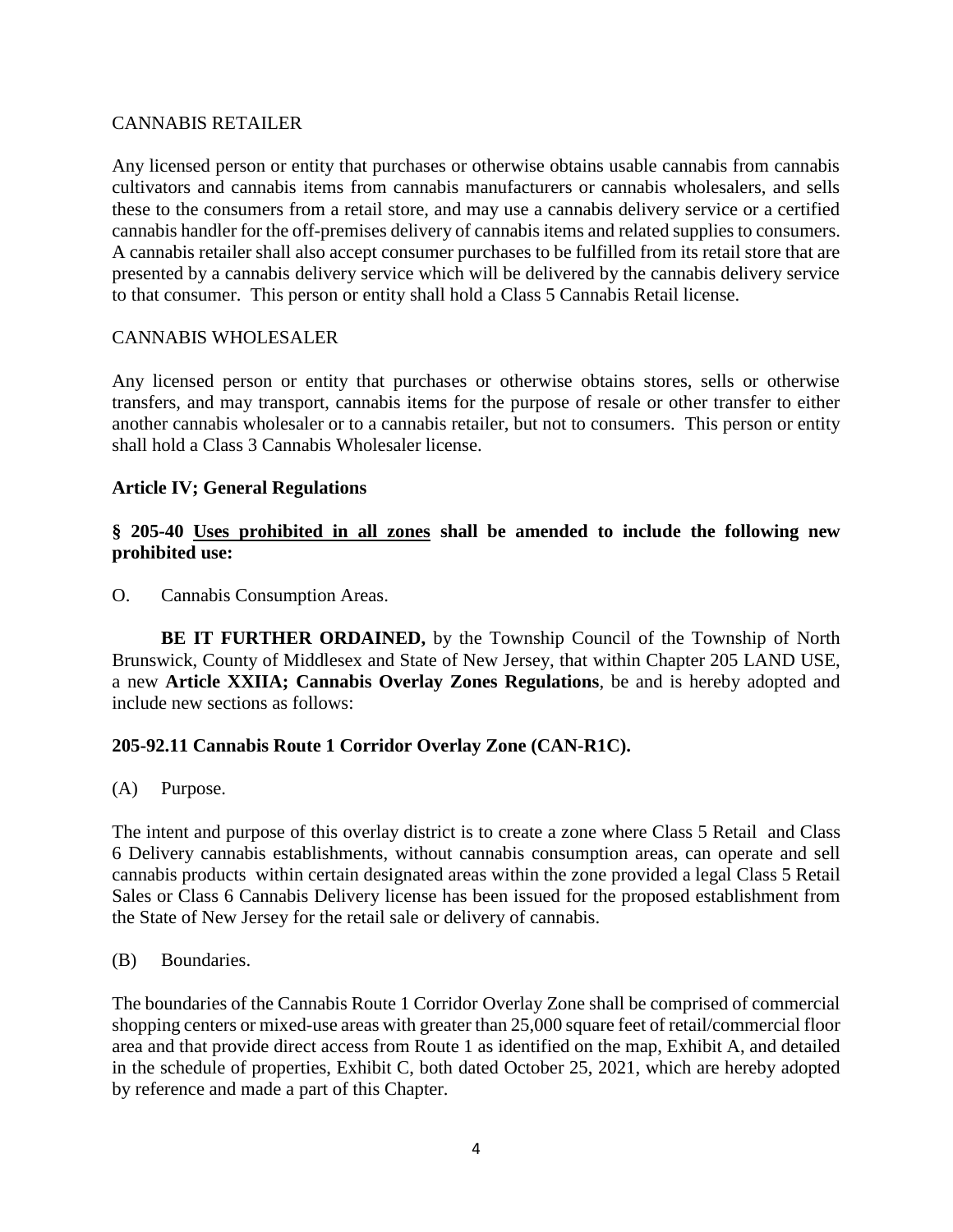C. Permitted Uses and Developments Standards.

All uses permitted under the underlying zone(s) will continue to be allowable and all developments in the Cannabis Route 1 Corridor Overlay Zone shall meet all of the underlying bulk standard requirements of the zone that it is located in.

D. Conditional Uses.

In addition to the conditional uses permitted under the underlying zone $(s)$ , the following conditional uses shall be permitted in the Cannabis Route 1 Corridor Overlay Zone:

- (1) Cannabis Retailer.
- (2) Cannabis Delivery Service.
- E. Conditional Use Standards for Cannabis Retailer and Cannabis Delivery Service Establishments in the Cannabis Route 1 Corridor Overlay Zone.
	- (1) Hours of Operation.

Hours of Operation for Class 5 Cannabis Retailer and Class 6 Cannabis Delivery Licenses shall be limited to 9 A.M. to 9 P.M.

(2) Limitation on Location.

Class 5 Retail and Class 6 Delivery cannabis establishments shall not be permitted within 500 feet of any existing Class 5 Retail and Class 6 Delivery cannabis establishments, with the exception of those owned and operated by the same entity, or any primary or secondary educational institution, house of worship, or park or playground. The distance shall be measured in the same manner as that required by statute for the measuring of distances between licensed retail sale of alcoholic premises, schools and churches.

### **205-92.12 Cannabis Jersey Avenue Overlay Zone (CAN-JA).**

A. Purpose.

The intent and purpose of this overlay district is to create a zone where Class 1, 2, 3, 4 and 6 Licensed Cannabis establishments can operate provided a legal Class 1, 2, 3, 4 or 6 Cannabis license has been issued for the proposed establishment by the State of New Jersey in certain designated areas within the zone.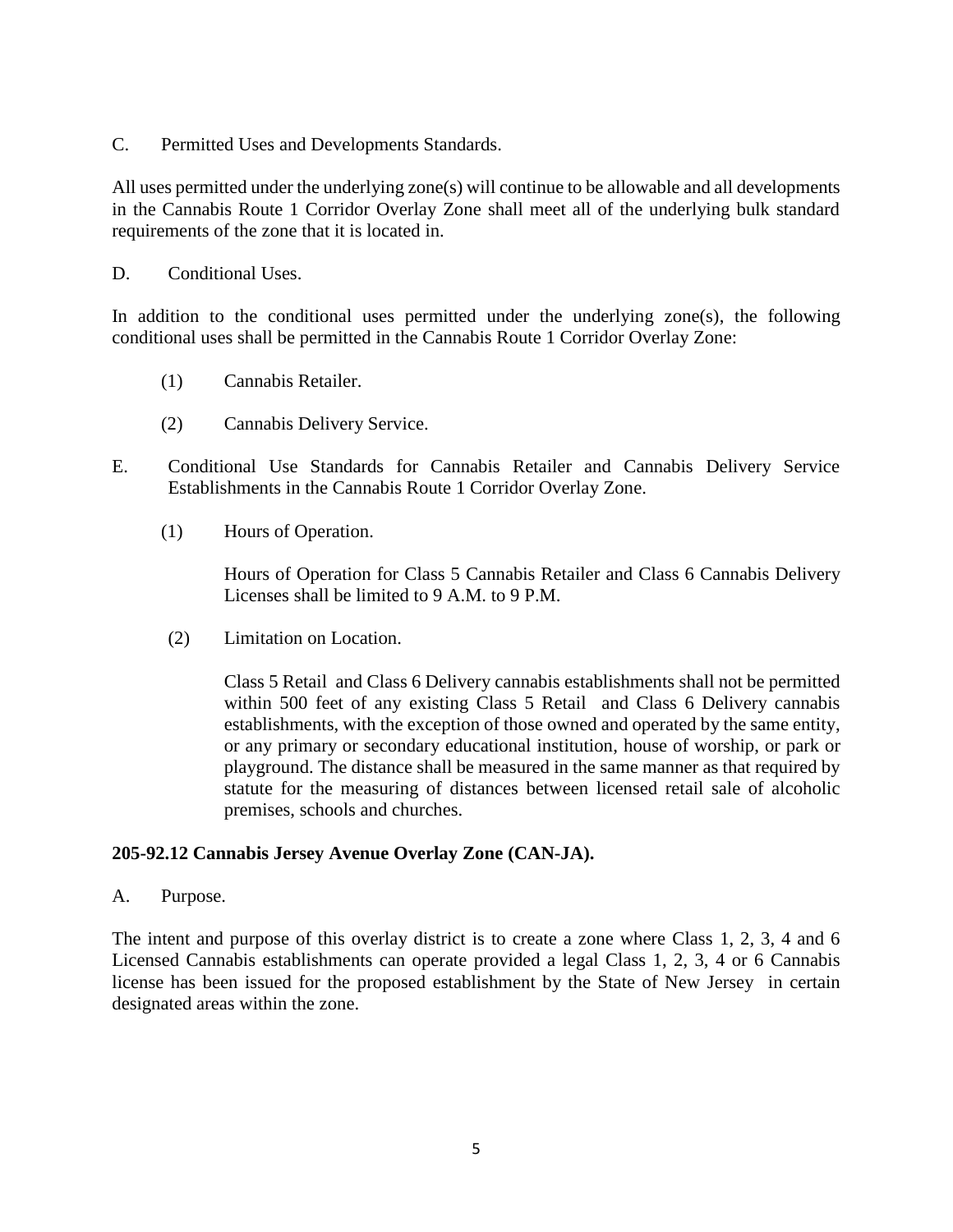## B. Boundaries.

The boundaries of the Cannabis Jersey Avenue Overlay Zone shall be comprised of warehouse buildings greater than 35,000 square feet with no more than 5% of the area of the building located within 250 feet of a residential zone or unless separated by the Northeast Corridor rail line, as identified on the map, Exhibit B, and detailed in the schedule of properties, Exhibit C, both dated October 25, 2021, which are hereby adopted by reference and made a part of this Chapter.

C. Permitted Uses and Developments Standards.

All uses permitted under the underlying zone(s) will continue to be allowable, and all developments in the Cannabis Jersey Avenue Overlay Zone shall meet all of the underlying bulk standard requirements of the zone that it is located in.

### D. Conditional Uses.

In addition to the conditional uses permitted under the underlying zone(s), the following conditional uses shall be permitted in the Cannabis Jersey Avenue Overlay Zone:

- (1) Cannabis Cultivator
- (2) Cannabis Manufacturer
- (3) Cannabis Wholesaler
- (4) Cannabis Distributor
- (5) Cannabis Delivery Services
- E. Conditional Use Standards for Cannabis Cultivator, Cannabis Manufacturer, Cannabis Wholesaler, Cannabis Distributor, and Cannabis Delivery Services Establishments in the Cannabis Jersey Avenue Overlay Zone:
	- (1) Limitation on Location. Class 1, 2, 3, 4 and 6 Licensed Cannabis establishments shall not be permitted within 500 feet of any existing Class 1, 2, 3, 4 and 6 Licensed Cannabis establishments, with the exception of those owned and operated by the same entity, or any primary or secondary educational institution, house of worship, or park or playground. The distance shall be measured in the same manner as that required by statute for the measuring of distances between licensed retail sale of alcoholic premises, schools and churches.

# **205-92.13 Application and Limitation on Number of Licenses.**

The Administrative Officer shall reject as incomplete, and without any further review, any conditional use application for a cannabis business that is not supported by a cannabis license issued by the State of New Jersey.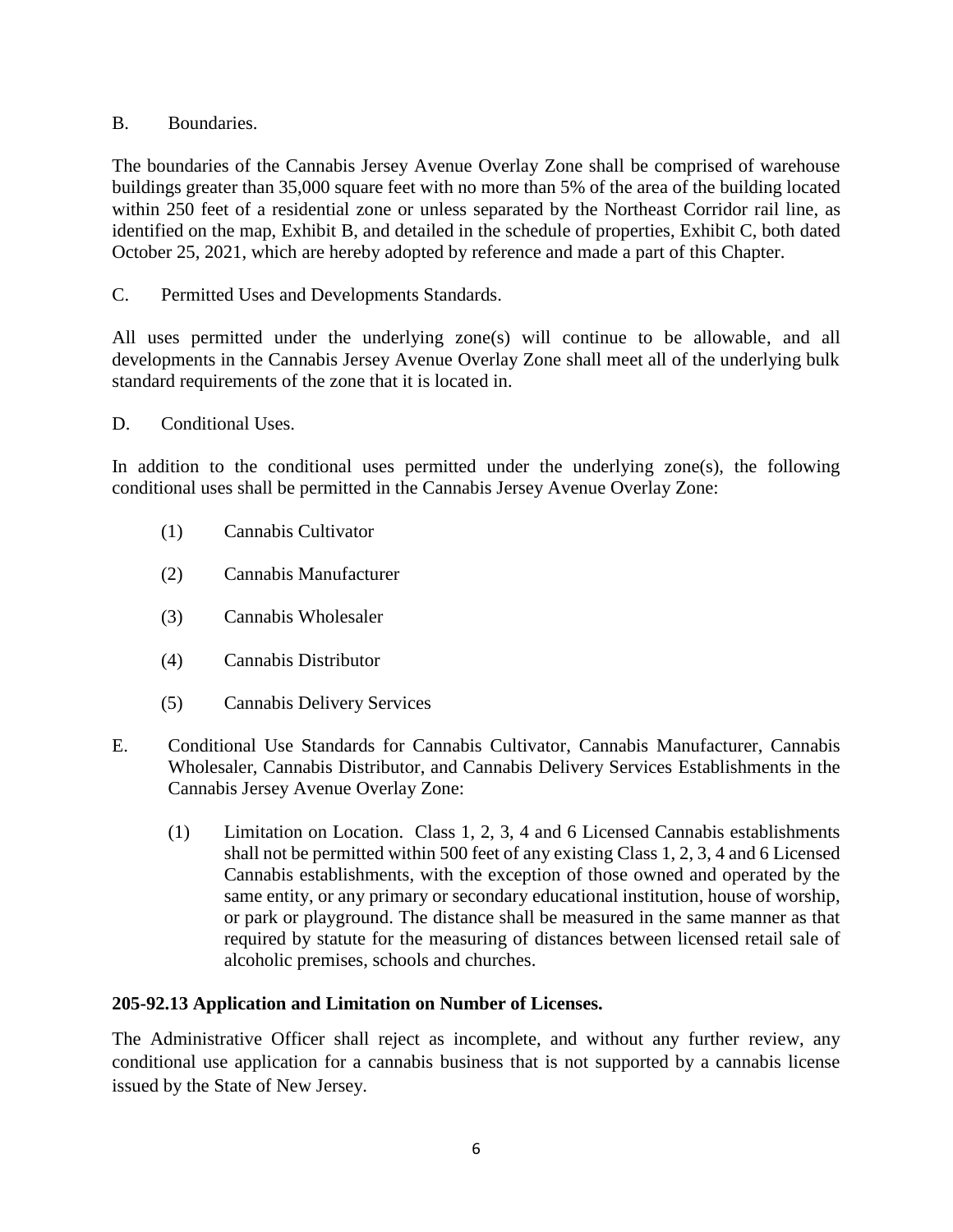**BE IT FURTHER ORDAINED,** by the Township Council of the Township of North Brunswick, County of Middlesex and State of New Jersey, that a new Chapter 140, "Cannabis, Licensed Businesses" be and is hereby created as follows:

## **§ 140-1 Definitions.**

For the purposes of this chapter, the terms used herein are defined as follows:

## CANNABIS CONSUMPTION AREA

A designated location either operated by a licensed retailer for adult use or a permit holder for dispensing medical cannabis for which both a State and local endorsement has been obtained, that is either (1) an indoor structurally enclosed area of the cannabis retailer for adult use or permit holder that is separate from the area in which retail sales of cannabis items for adult use or the dispensing of medical cannabis occurs; or (2) an exterior structure on the same premises as the cannabis retailer or permit holder, either separate from or connected to the cannabis retailer or permit holder, at which cannabis items or medical either obtained from the retailer or permit holder, or brought by a person to the consumption area may be consumed.

### CANNABIS CULTIVATOR

Any licensed person or entity that grows, cultivates or produces cannabis in this State, and sells and may transport this cannabis to other cannabis cultivators or useable cannabis to cannabis manufacturers, cannabis wholesalers or cannabis retailers, but not to consumers. This person or entity shall hold a Class 1 Cannabis Cultivators license.

### CANNABIS DELIVERY SERVICE

Any licensed person or entity that provides courier services for consumer purchases of cannabis items and related supplies fulfilled by a cannabis retailer in order to make deliveries of the cannabis items and related supplies to that consumer, and which services include the ability of a consumer to purchase the cannabis items directly through the cannabis delivery service, which after presenting the purchase order to the cannabis retailer for fulfillment, is delivered to that consumer. This person or entity shall hold a Class 6 Cannabis Delivery license.

### CANNABIS DISTRIBUTOR

Any licensed person or entity that transports cannabis in bulk intrastate from one licensed cannabis cultivator to another licensed cannabis cultivator or transports cannabis items in bulk intrastate from any one class of licensed cannabis establishments to another class of licensed cannabis establishment and may engage in the temporary storage of cannabis or cannabis items as necessary to carry out transportation activities. This person or entity shall hold a Class 4 Cannabis Distributors license.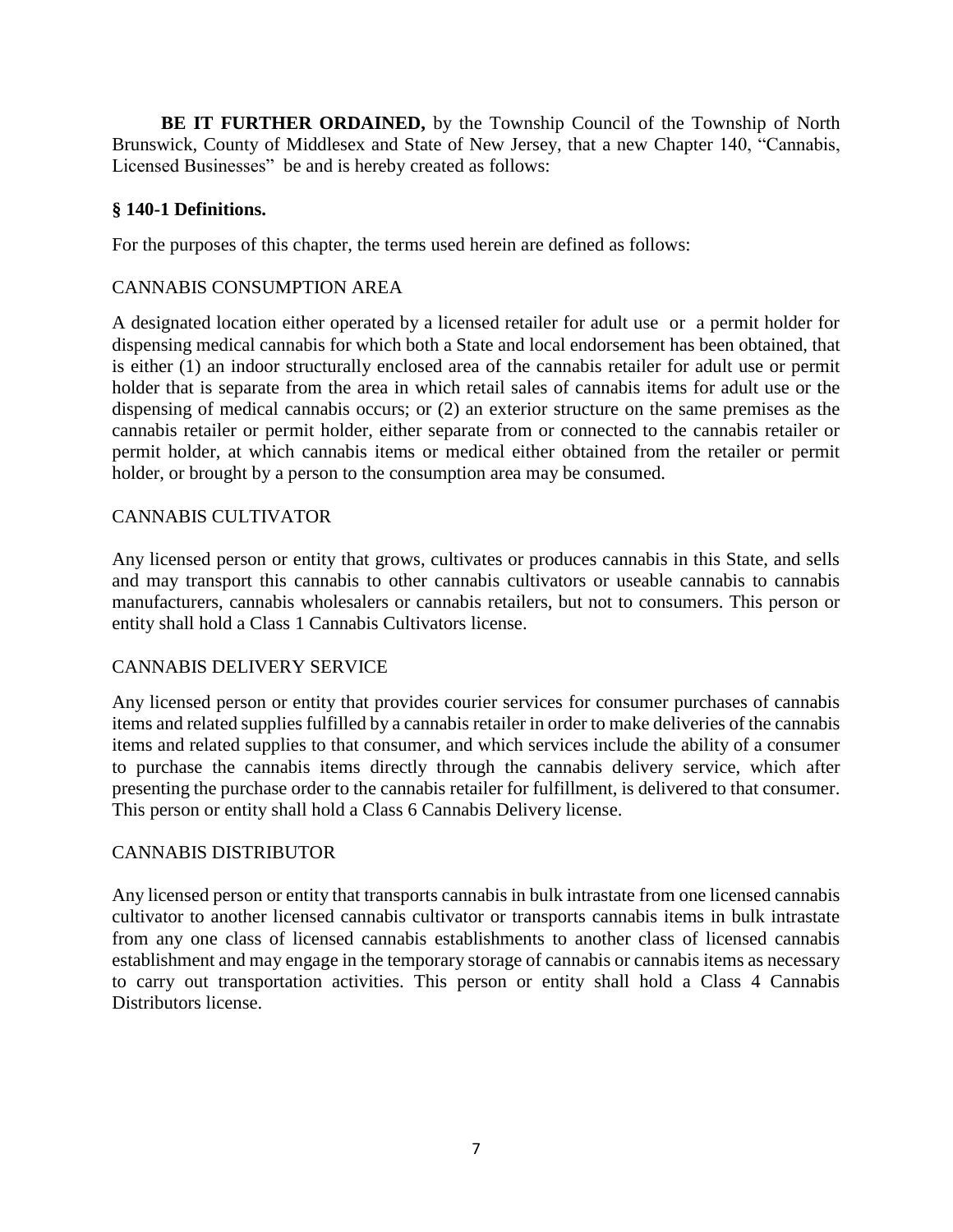# CANNABIS MANUFACTURER

Any licensed person or entity that processes cannabis items in this State by purchasing or otherwise obtaining usable cannabis, manufacturing, preparing, and packaging cannabis items, and selling, and optionally transporting, these items to the other cannabis manufacturers, cannabis wholesalers, or cannabis retailers, but not to consumers. This person or entity shall hold a Class 2 Cannabis Manufacturers license.

# CANNABIS RETAILER

Any licensed person or entity that purchases or otherwise obtains usable cannabis from cannabis cultivators and cannabis items from cannabis manufacturers or cannabis wholesalers, and sells these to the consumers from a retail store, and may use a cannabis delivery service or a certified cannabis handler for the off-premises delivery of cannabis items and related supplies to consumers. A cannabis retailer shall also accept consumer purchases to be fulfilled from its retail store that are presented by a cannabis delivery service which will be delivered by the cannabis delivery service to that consumer. This person or entity shall hold a Class 5 Cannabis Retail license.

# CANNABIS WHOLESALER

Any licensed person or entity that purchases or otherwise obtains stores, sells or otherwise transfers, and may transport, cannabis items for the purpose of resale or other transfer to either another cannabis wholesaler or to a cannabis retailer, but not to consumers. This person or entity shall hold a Class 3 Cannabis Wholesaler license.

§140-2 Limitations.

(A) Limitation on Number of Licenses.

Within the geographic boundaries of the Township, the maximum number of licensed Cannabis Businesses shall be no more than two (2) for each Class of Cannabis Licensed establishment (Classes 1, 2, 3, 4, 5, and 6).

(B) Limitation on Location.

A Licensed Cannabis Business shall not be permitted within 500 feet of any existing Licensed Cannabis Business premises, with the exception of Class 5 Retail and Class 6 Delivery cannabis establishments which are owned and operated by the same entity, or any primary or secondary educational institution or any house of worship. The distance shall be measured in the same manner as that required by statute for the measuring of distances between licensed retail sale of alcoholic premises, schools and churches.

§140-3 Hours of Operation.

Hours of Operation for Class 5 Cannabis Retailer and Class 6 Cannabis Delivery Licenses shall be limited to 9 A.M. to 9 P.M. and said hours shall be enforced by the Police Department.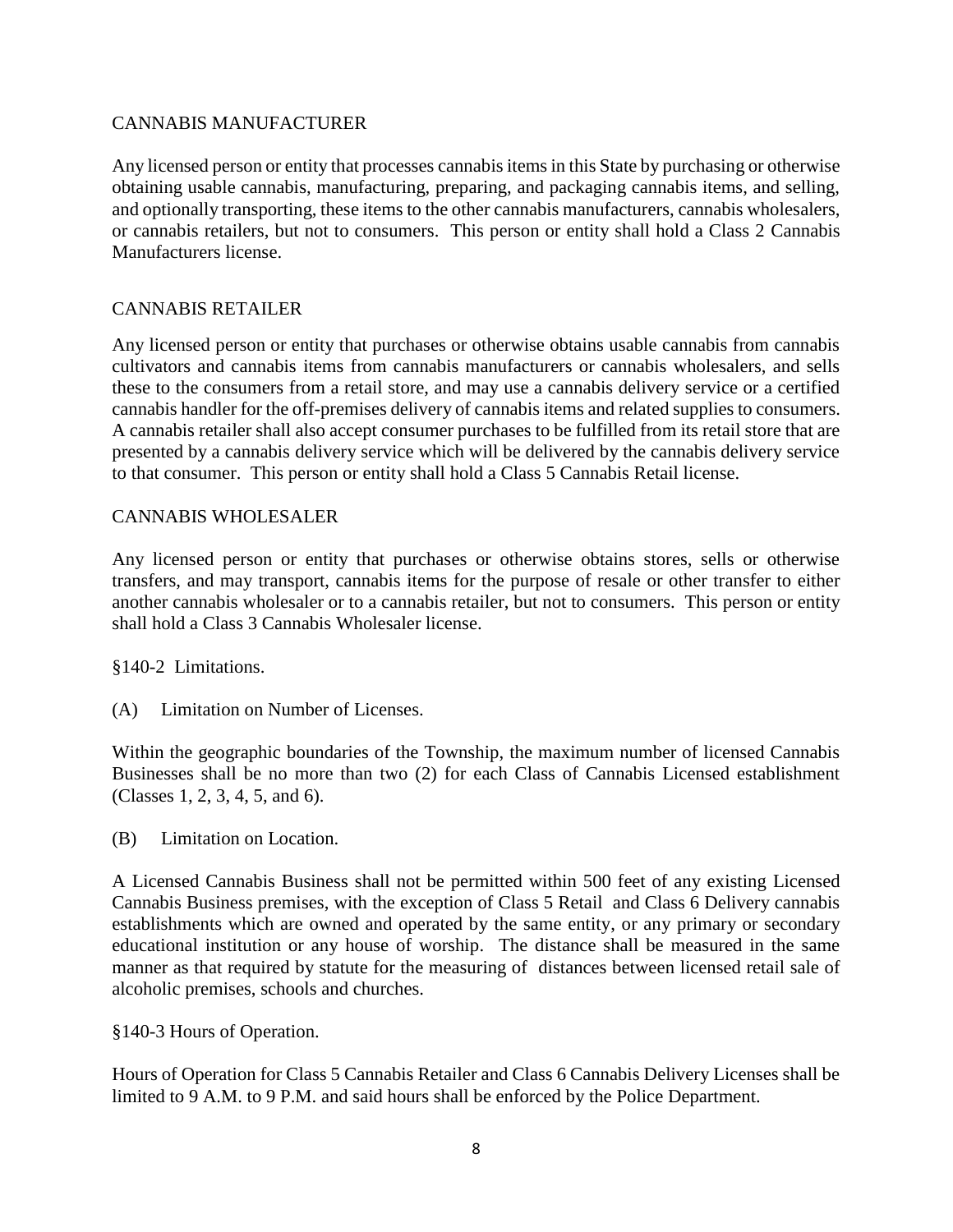§140-4 Prohibition of Certain Activities.

It is hereby established that no person shall smoke, vape or otherwise consume any cannabis products on a public street, highway, avenue, alley or road of the Township; or upon any public or quasi-public parking lots or garages or any other parking facilities in the Township; or on any public grounds, parks, sidewalks, promenade or quasi-public areas; or in any automobile, or other vehicle or in any other means of transportation on the public streets, highways, alleys, avenues, grounds, sidewalks, parks, promenade or quasi-public areas in the Township.

§140-5 Prohibition of Cannabis Consumption Areas.

Cannabis consumption areas shall be prohibited within the geographical boundaries of the Township of North Brunswick in conjunction with any Class 5 Cannabis Retail License establishment.

**BE IT FURTHER ORDAINED,** by the Township Council of the Township of North Brunswick, County of Middlesex and State of New Jersey, that a new Chapter 308, "Cannabis Transfer Tax and User Tax " be and is hereby created as follows:

§308-1 Cannabis Transfer and User Tax.

- A. The cannabis transfer tax in North Brunswick Township shall be fixed at a uniform percentage rate of two percent ( 2%) on all sales or transfers of cannabis products from any of the cannabis establishments that are located within the geographical boundaries of the Township. This tax shall be imposed on:
	- (1) Receipts from the sale of cannabis by a cannabis cultivator to another cannabis cultivator:
	- (2) Receipts from the sale of cannabis items from one cannabis establishment to another cannabis establishment;
	- (3) Receipts from the retail sales of cannabis items by a cannabis retailer to retail consumers who are 21 years of age or older; or any combination thereof.
- B. A one percent (1%) transfer tax shall be collected from receipts from each sale by a cannabis wholesaler located within the geographical boundaries of the Township.
- C. A user tax is hereby also established at the same rate of the transfer tax as contained herein and shall be imposed on the value of each transfer or use of cannabis or cannabis items not otherwise subject to the transfer tax imposed pursuant to subsection A, from the license holder's establishment that is located in the Township to any of the other license holder's establishments, whether located in the Township or another municipality.

The transfer tax or user tax imposed by this ordinance shall be in addition to any other tax imposed by law. Any transaction for which the transfer tax or user tax is imposed, or could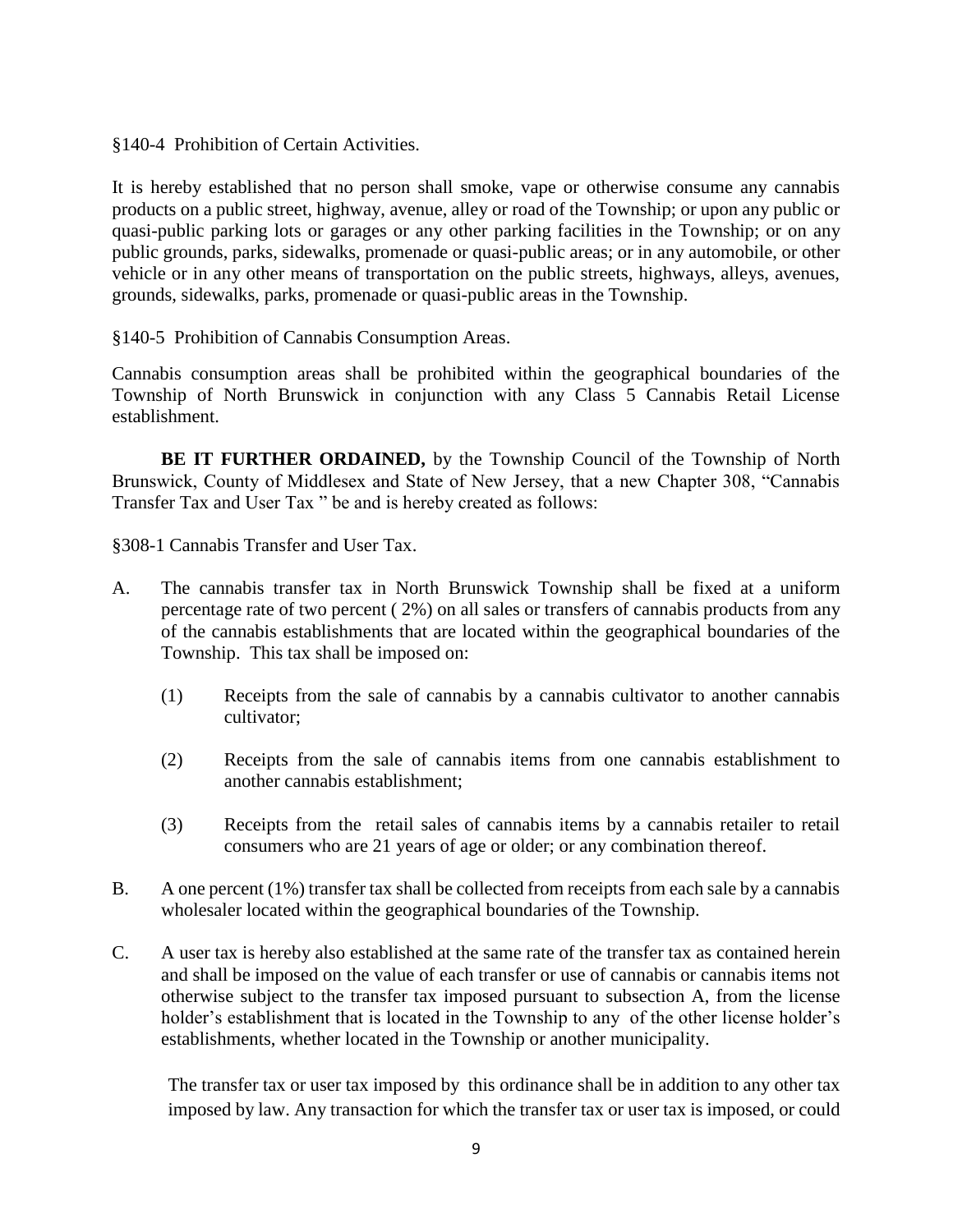be imposed pursuant to this section, other than those which generate receipts from the retail sales by cannabis retailers, shall be exempt from the tax imposed under the "Sales and Use Tax Act" ( N.J.S.A. 54:32B-1 et seq). The transfer tax or user tax will be assessed and collected pursuant to established State law and Administrative rules and regulations regarding same.

**BE IT FURTHER ORDAINED,** that if any section, paragraph, subsection, clause or provision of this Ordinance shall be adjudged by the courts to be invalid, such adjudication shall apply only to the section paragraph, subsection, clause or provision so adjudicated, and the remainder of the Ordinance shall be deemed valid and effective; and

**BE IT FURTHER ORDAINED,** that any ordinances or parts thereof in conflict with the provisions of this Ordinance are repealed to the extent of such conflict.

**BE IT FURTHER ORDAINED,** This Ordinance shall take effect upon passage and publication in accordance with applicable law.

# **TITLE**

This Ordinance shall be known as may be cited as the Ordinance Amending and Supplementing Chapter 205, Land Use to permit the operation of all classes of Cannabis Licensed Businesses within certain designated areas of its geographical boundaries.

\_\_\_\_\_\_\_\_\_\_\_\_\_\_\_\_\_\_\_\_\_\_\_\_\_\_\_\_\_\_\_\_\_\_\_\_\_\_\_ \_\_\_\_\_\_\_\_\_\_\_\_\_\_\_\_\_\_\_\_\_\_\_\_\_\_\_\_\_\_\_\_\_\_\_\_

\_\_\_\_\_\_\_\_\_\_\_\_\_\_\_\_\_\_\_\_\_\_\_\_\_\_\_\_\_\_\_\_\_\_\_\_\_\_\_ \_\_\_\_\_\_\_\_\_\_\_\_\_\_\_\_\_\_\_\_\_\_\_\_\_\_\_\_\_\_\_\_\_\_\_\_

Justine Progebin Michael C. Hritz

Business Administrator Director of Community Development

Cavel Gallimore **Ronald H. Gordon, Township Attorney** Chief Financial Officer (Approved as to legal form)

| <b>COUNCIL MEMBER   YES   NO   ABSTAIN   NOTES</b> |  |  |
|----------------------------------------------------|--|--|
| <b>MEHTA</b>                                       |  |  |
| <b>LOPEZ</b>                                       |  |  |
| <b>GUADAGNINO</b>                                  |  |  |
| <b>ANDREWS</b>                                     |  |  |
| <b>DAVIS</b>                                       |  |  |
| <b>SOCIO</b>                                       |  |  |
| <b>MAYOR WOMACK</b>                                |  |  |

# **RECORDED VOTE FIRST READING**